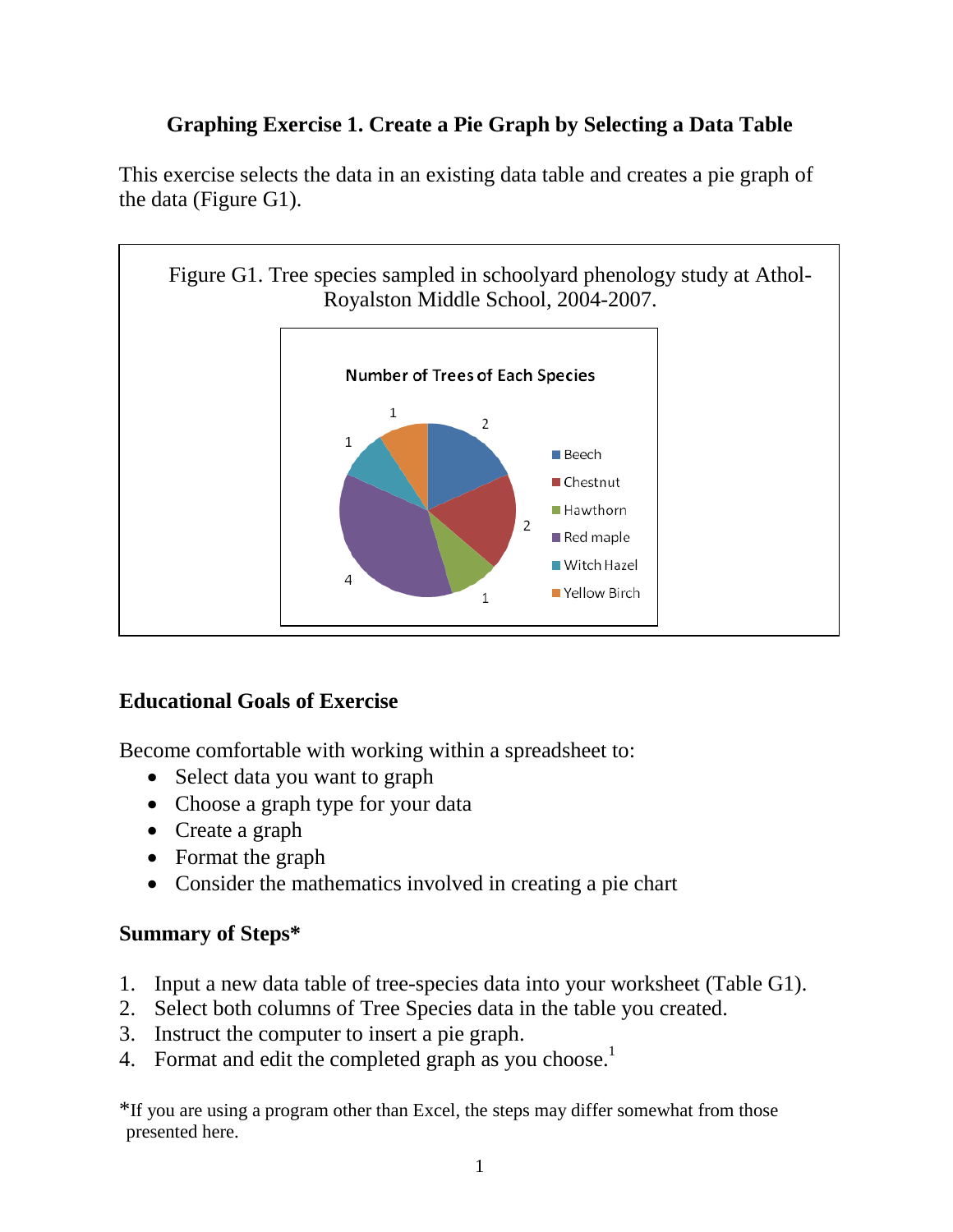|                     | Table G1. Breakdown of sampled trees by species,<br>ARM Schoolyard Phenology Study, 2004-2007. |  |  |
|---------------------|------------------------------------------------------------------------------------------------|--|--|
| <b>Tree Species</b> | Number of Trees                                                                                |  |  |
| Beech               | $\mathcal{D}_{\mathcal{L}}$                                                                    |  |  |
| Chestnut            | $\overline{2}$                                                                                 |  |  |
| Hawthorn            |                                                                                                |  |  |
| Red maple           | 4                                                                                              |  |  |
| <b>Witch Hazel</b>  |                                                                                                |  |  |
| <b>Yellow Birch</b> |                                                                                                |  |  |
|                     |                                                                                                |  |  |
|                     |                                                                                                |  |  |

**<sup>1</sup>**NOTE: Formatting and editing a pie chart can include specifying a title, adjusting the legend, changing colors for individual pieces of the pie, deciding whether to include data values on the graph and where to put them, choosing whether to have a solid pie or one with the pieces exploded, and various other options. Take the time to explore ways to change the appearance of the pie chart you have created, and consider how the changes enhance or fail to enhance the story you want to tell.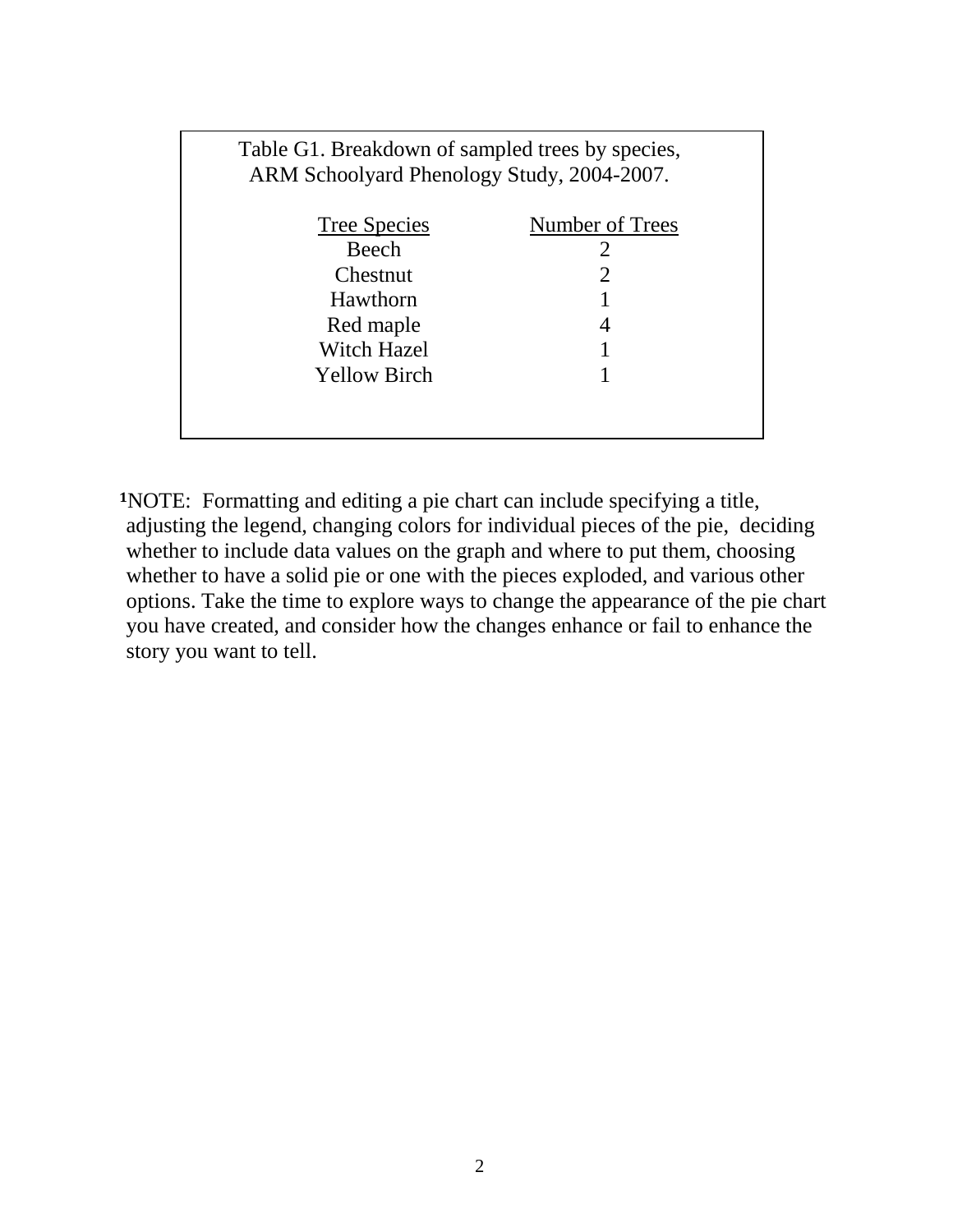#### **Graphing Exercise 2. Create a Stacked Bar Graph Using Source Data Dialog Boxes in Excel, or Comparable Tools in Other Graphing Programs**

This exercise introduces the Source Data dialog boxes in Excel. If you are using a different graphing program, you should follow its instructions for creating a stacked bar graph by selecting individual data points or sets of data from a spreadsheet.

In Excel, and in many other graphing programs that work with spreadsheets, Source Data dialog boxes allow you to specify the data that you are going to graph very precisely. It is easy to create a simple bar graph using the methods employed above for the pie graph, but the simple nature of the data table lends itself to use as an example. Once you are familiar with the Source Data dialog boxes, it will save you time in creating more complex graphs of data on leaf fall, bud burst, water-level changes, hemlock woolly adelgid infestation, and other field variables you and your students measure over time for schoolyard ecology studies.

For this exercise we will graph the same tree-species data as in the pie graph in Graphing Exercise 1, but we will use the Source Data dialog boxes to specify the data we will be using to create a stacked bar graph, as in Figure G2.

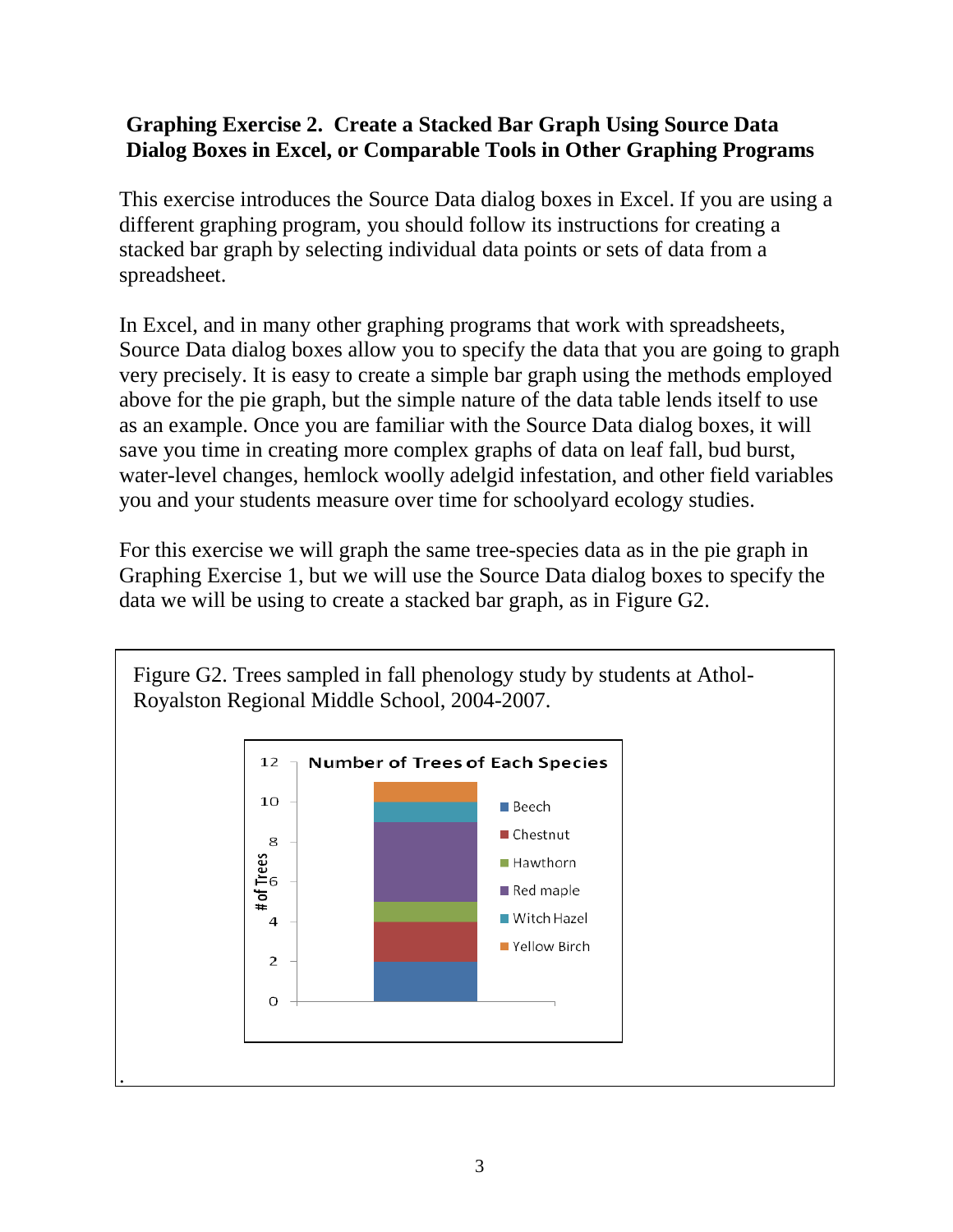#### **Educational Goals of Exercise**

Practice, and become comfortable with, specifying data to be graphed using Data Source dialog boxes in Excel, or comparable graph-creation methods in other graphing programs.

#### **Summary of Steps\***

- 1. Click on a blank cell in your worksheet.
- 2. Tell the computer to insert a graph, and select the type of graph you want to create.
- 3. Use the Data Source dialog box to select a data range for graphing from a data table.
- 4. Use the Data Source dialog box to specify individual data to be graphed, creating a series.
- 5. Format/edit the graph, as appropriate format axis titles, change font size, adjust the range, alter fonts and colors, and make other changes to make your graph attractive and informative.
- 6. Take a few minutes to consider how different formatting options enhance or otherwise contribute to (or detract from) the message conveyed by the graph, Also, compare the graph you just made with the pie chart made in Exercise 1. Does one do a better job, in your opinion, of showing the information you want a viewer to see?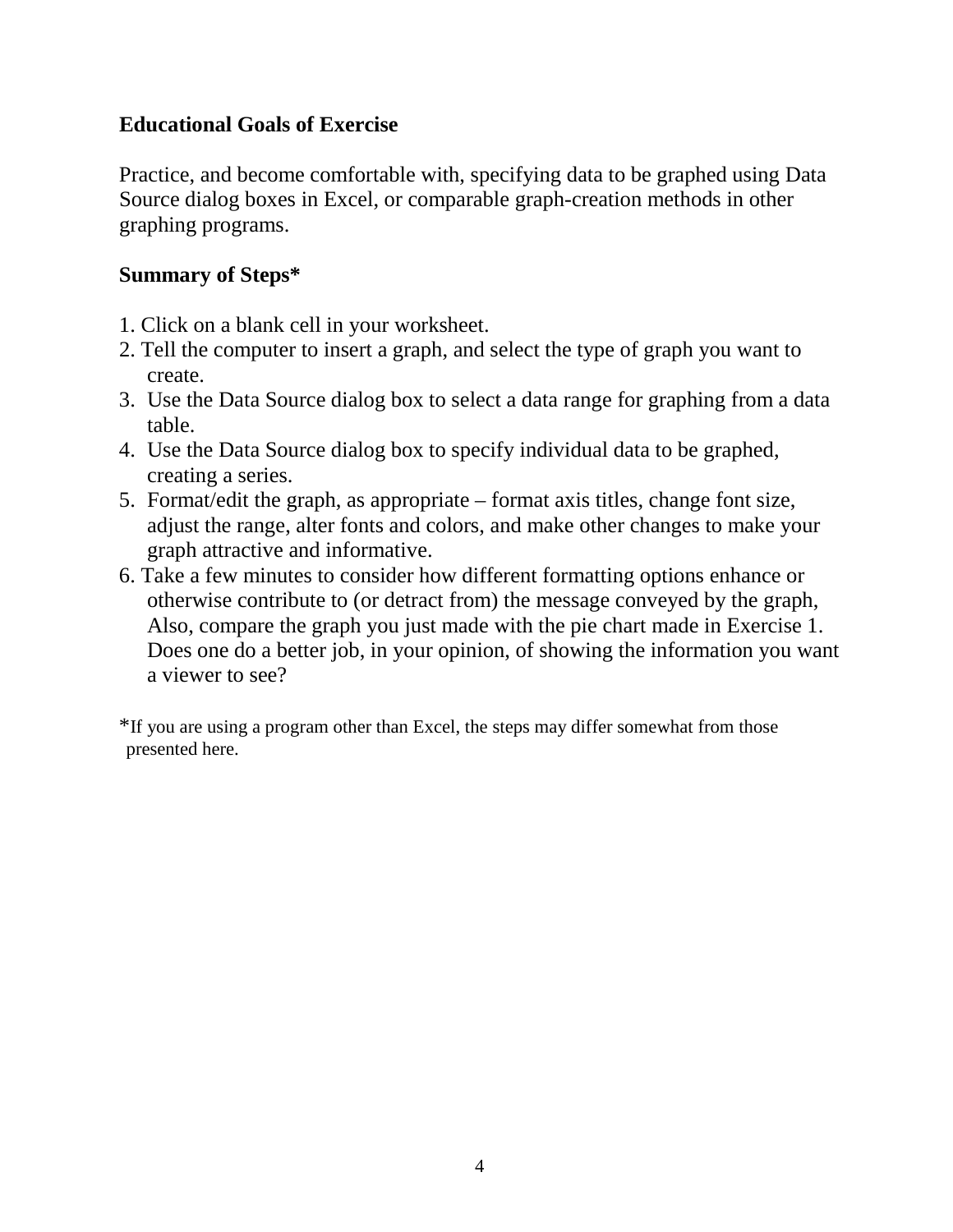## **Graphing Exercise 3. Creating a Simple Bar Graph from an Existing Graph**

Most graphing programs allow you to convert one kind of graph into another kind without having to go through all the steps involved in creating the graph from a data table. In this exercise, you will use the Chart Type dialog box in Excel, or the comparable tools in other graphing programs, to convert an existing graph into another kind of graph, specifically the simple bar graphs shown in Figure G3.

Figure G3. Two versions of simple bar graphs produced from the pie graph and stacked bar graph in Figures G1 and G2. Left, graph produced by specifying that data are in rows. Right, graph produced by specifying that data are in columns. **Tree Species Sampled in ARM Tree Species Sampled in ARM Phenology Study Phenology Study**  $4.5$ 4.5  $rac{4}{3.5}$  $\overline{a}$ Number of Trees  $3.5$ **Beech**  $\frac{3}{3}$ <br>2.5 Number of Trees  $\overline{\mathbf{3}}$ Chestnut  $\overline{c}$ 2.5 1.5 Hawthorn  $\overline{2}$  $\frac{1}{0.5}$ Number of Trees Red maple 1.5  $\overline{1}$ Witch Hazel Beech creating traition ged made with the  $0.5$ Yellow Birch  $\sqrt{2}$ Number of Trees

## **Educational Goals of Exercise**

Develop facility with tools provided by your graphing program to change an existing graph into another kind of graph.

- In Excel, become familiar with commands such as Switch Rows/Columns command, the Change Chart Type dialog, and the Source Data dialog boxes
- In other graphing programs, practice using the comparable tools.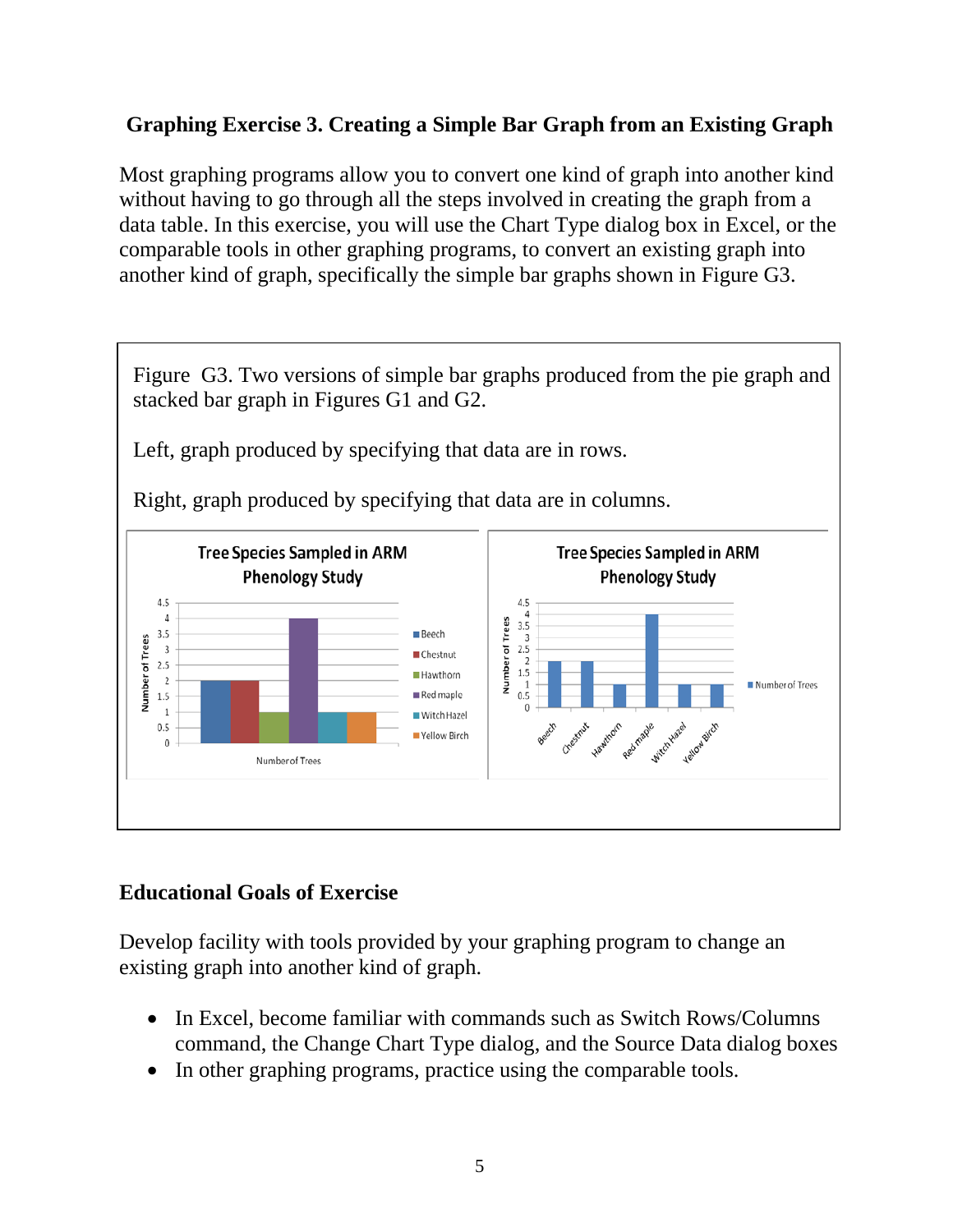#### **Summary of Steps\***

- 1. Select an existing graph, such as the pie chart you created in Exercise 1.
- 2. Use the Change Chart Type dialog box and/or the Source Data dialog box in Excel, or the comparable tools in other graphing programs, to convert the graph into a simple bar graph with the number of individuals sampled for each species shown as a separate vertical bar.
- 3. Edit the graph as needed.
- 4. Once you are happy with the appearance of the graph, use the Switch Row/Column command in Excel, or the appropriate tool in your graphing program, to switch between the two versions of bar graphs shown in Figure G3.
- 5. Spend a few minutes thinking about the different ways you have depicted the same set of data. Do the different graphs tell slightly different stories? Do they suggest different questions? Do you find one more compelling than another?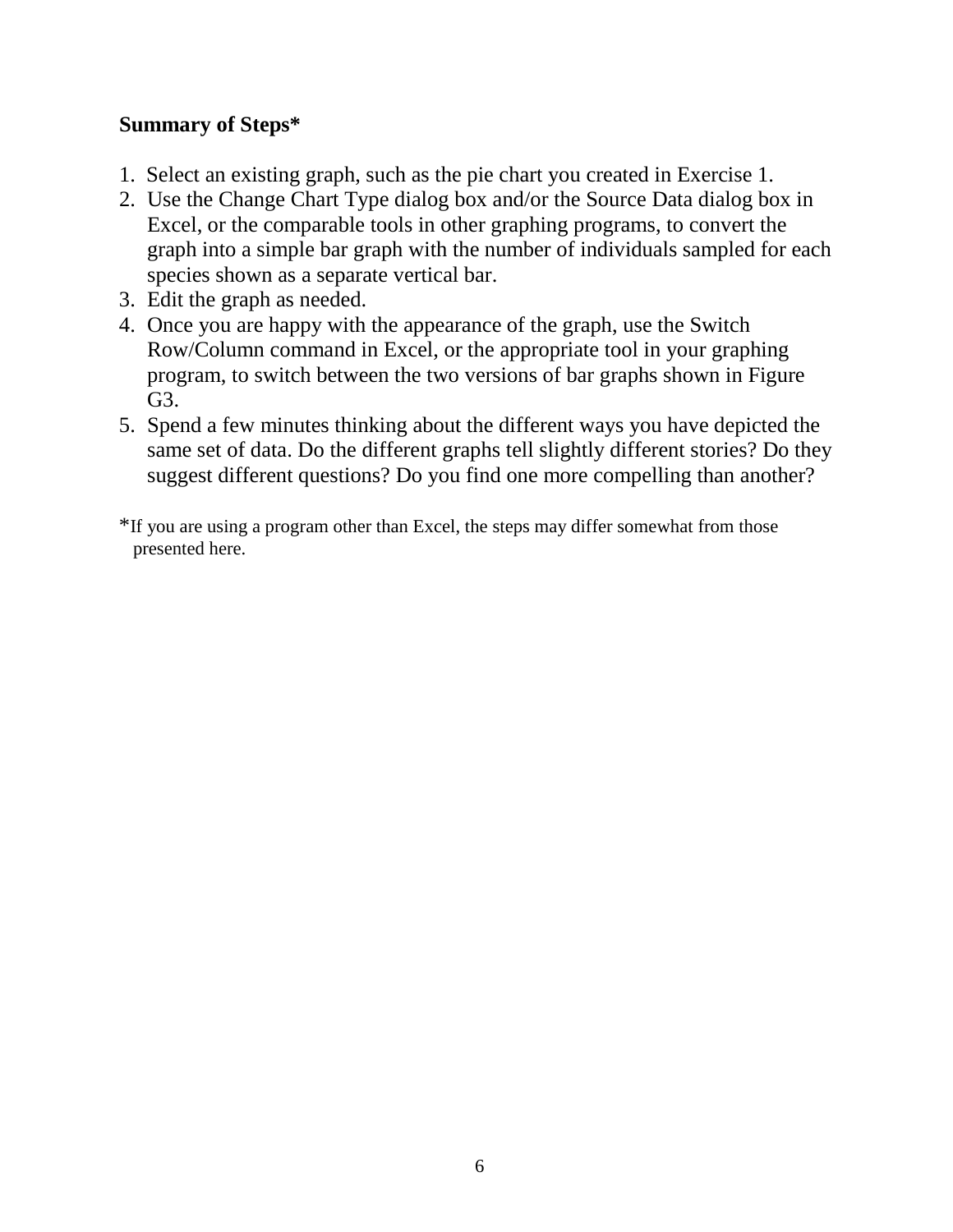## **Graphing Exercise 4. Graph Leaf-Fall Data from One Tree**

This exercise will graph leaf fall from a single tree over four years of sampling. The graph will be similar to Figure G4.



## **Educational Objectives of Exercise**

Build on what you learned in the earlier exercises to create a complex graph from multiple years of data.

- Review and practice sorting data in an Excel spreadsheet
- Learn how to convert count data in a spreadsheet to percentages
- Become comfortable with using the Source Data dialog to create a complex graph.
- Increase confidence in formatting the graph to produce a clear presentation of the results
- Further develop skills in interpreting the message the graph provides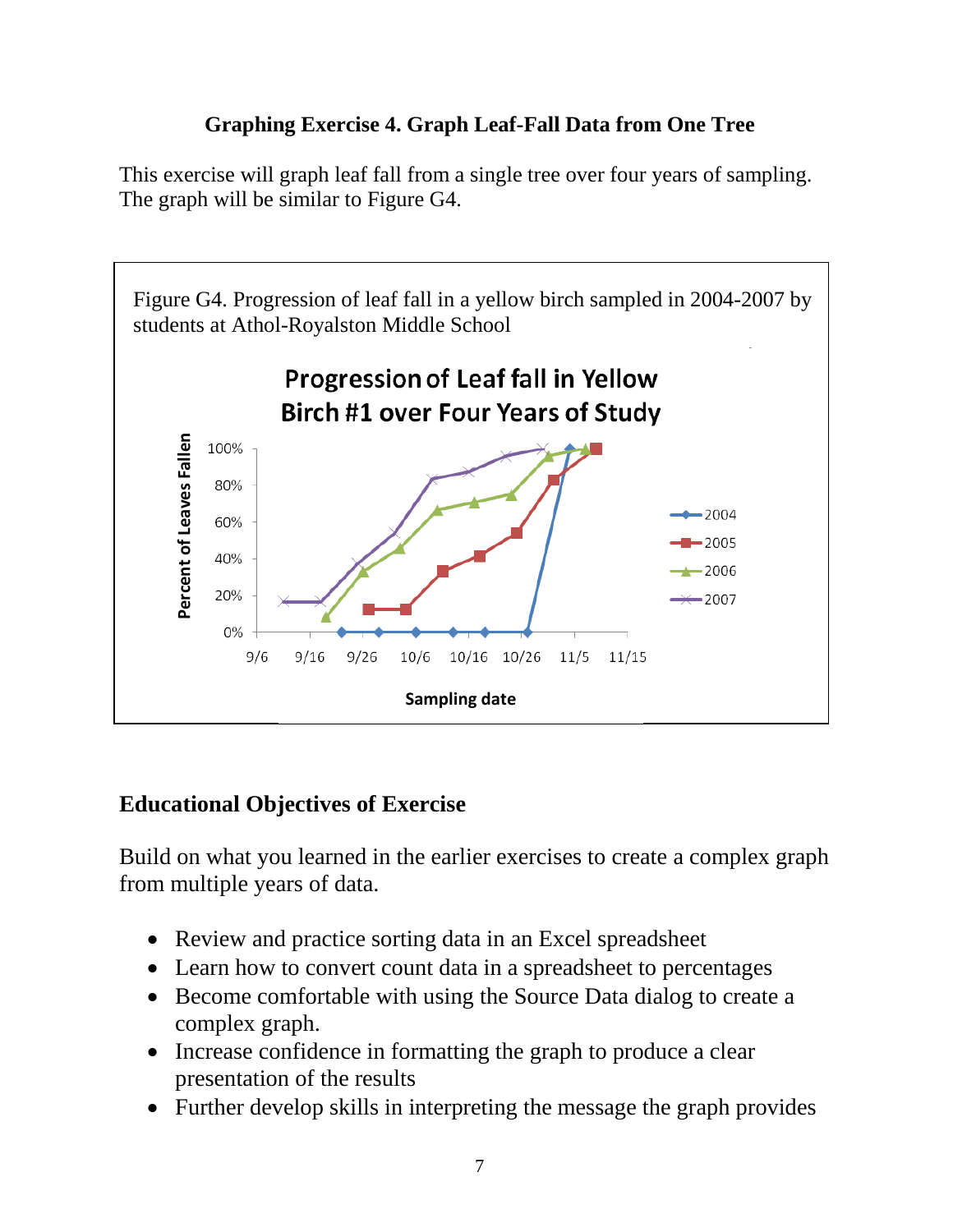# **Summary of Steps\***

- 1. Download fall data from Athol-Royalston Middle School (ARM).
- 2. Sort the data to organize the data by tree, so each tree's data are presented chronologically, together.
- 3. Add a new column to the data table, and in this column insert the percent of leaves fallen for each tree on each date. (The data set shows number of leaves fallen, so you will need to convert the number fallen on each date into a percent of all leaves observed on that date.)
- 4. Insert a new graph that will show percent of leaves fallen vs. date. Specify that you want a scatter plot with lines connecting the points.
- 5. Use the Source Data dialog boxes in Excel, or the comparable tool in a different graphing program, to add the leaf-fall data for Yellow Birch Tree YB1 from 2004, 2005, 2006, and 2007 (you may add data from later years, if you wish).
- 6. Edit the graph, as appropriate. You may want to adjust the symbols used for the different years, their colors, and their sizes; edit the legend; format the axes to make them more readable; or make other changes to make the graph more effective at showing the results of the study.
- 7. Spend a few minutes looking at the graph and thinking about the story it tells and questions that it generates.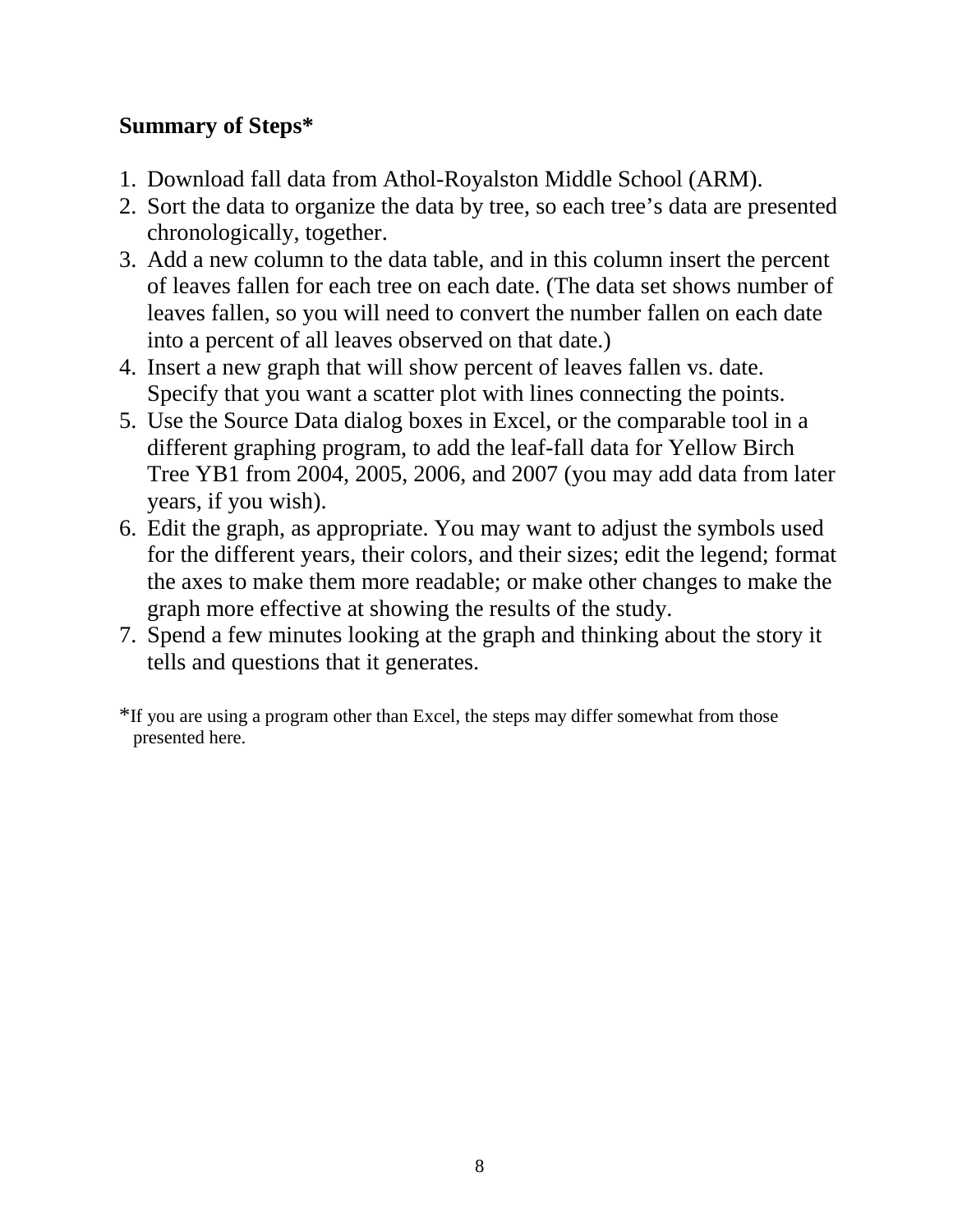#### **Graphing Exercise 5. Graph First and Last Leaf-fall Dates**

In this exercise, we will compare the first and last dates when leaves were observed to fall from Yellow Birch #1 during the four years of the study. The graph is shown in Figure reproduce Figure G5-1. To create this graph, it is necessary to create a new data table with the first and last leaf-fall dates for tree YB1, organized by year.



## **Educational Goals for Exercise**

- Become comfortable with manipulating schoolyard data to extract additional information from the original field results
- Explore multiple ways of graphing data on first and last dates of observed leaf fall over multiple years
- Practice reformatting axes to present time in different ways
- Think further about how different ways of presenting the same data set can provide different information to the viewer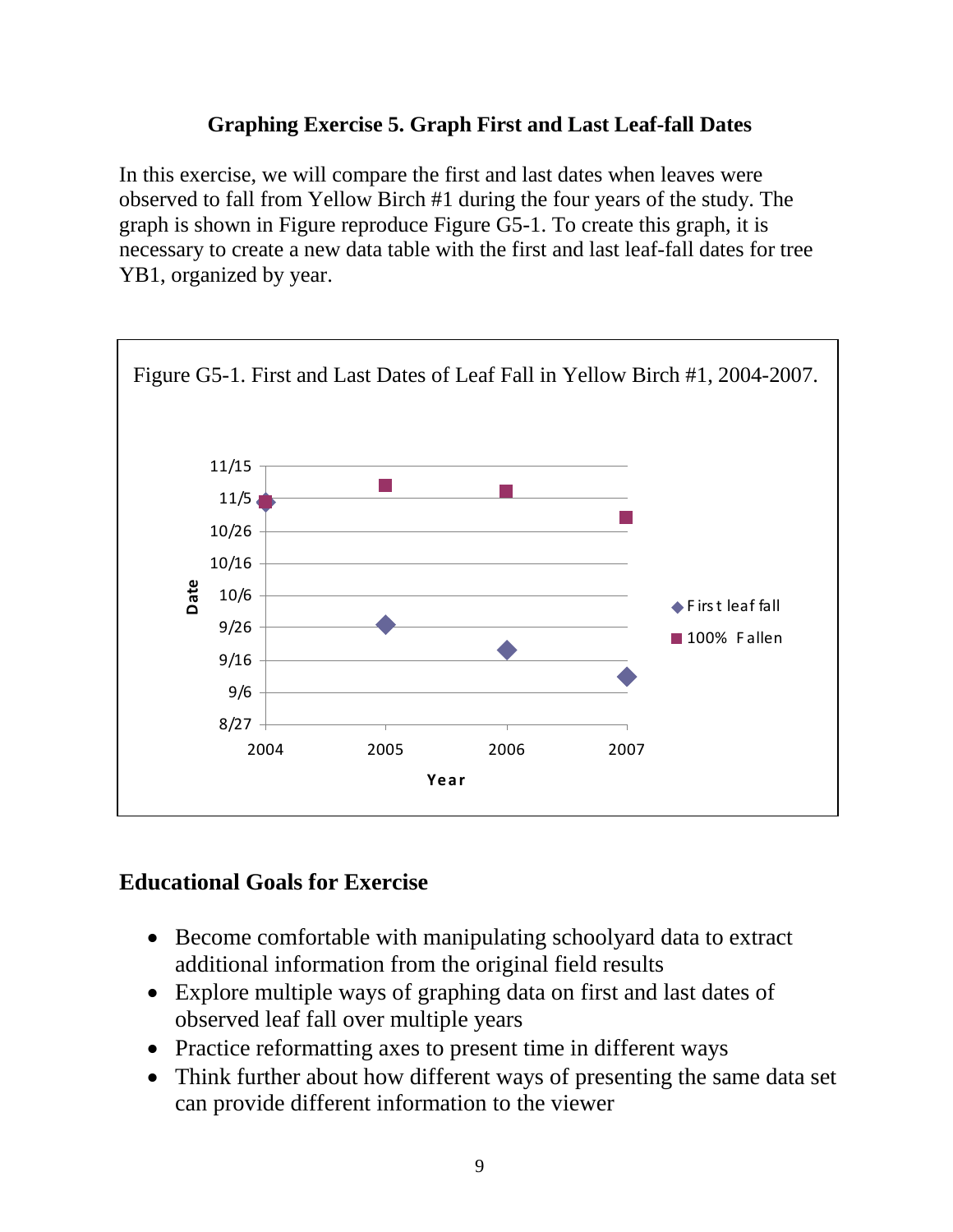#### **Summary of Steps\***

- 1. Create a new Data Table showing dates of first and last leaf fall
- 2. Select the data table, including column headings
- 3. Insert a graph, and format as necessary.

\*If you are using a program other than Excel, the steps may differ somewhat from those presented here.

|      |                 | 100%   |
|------|-----------------|--------|
| Year | First leaf fall | Fallen |
| 2004 | 309             | 309    |
| 2005 | 271             | 314    |
| 2006 | 263             | 312    |
| 2007 | 255             | 304    |

 $\vert$  Table G5. Data Table for first and last leaf-fall dates for tree VB1, 2004-2007

## **Optional Variation: Graph the Data as a Bar Graph**.

In Figure G5-2, the data in Figure G5-1 are graphed as a bar or column graph comparing matched pairs of data. As with the initial scatter chart that simply presented the data as points, it is easy to see how the dates when the students observed the first fallen leaves became earlier each year over the four years for which data are available. The similar but less consistent trend in the date of last leaf fall is also visible.

You can either create a bar graph from scratch, using the same process you used to make your scatter plot, or you can use the graphing program's option for change an existing graph into another kind of graph.